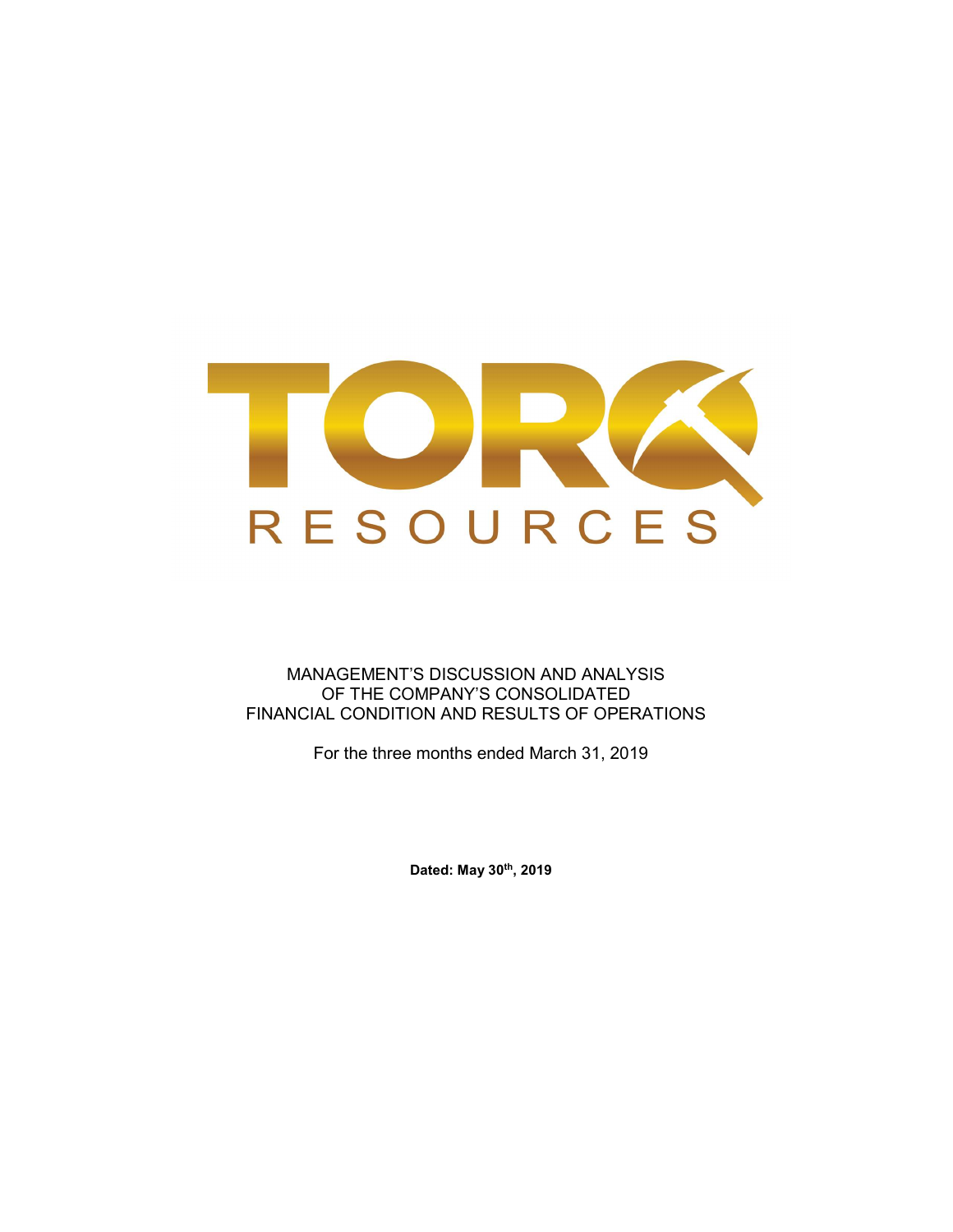Management's Discussion and Analysis of the Financial Condition and Results of Operations for the Three Months Ended March 31, 2019 Expressed in Canadian Dollars

### 1.1. Date and presentation

This Management Discussion and Analysis ("MD&A") of Torq Resources Inc. has been prepared by management to assist the reader to assess material changes in the interim financial condition and results of operations of the Company as at March 31, 2019 and for the three months then ended. This MD&A should be read in conjunction with the condensed consolidated interim financial statements of the Company and related notes thereto as at and for the three months ended March 31, 2019 and 2018. The condensed consolidated interim financial statements have been prepared in accordance with International Accounting Standard ("IAS") 34, "Interim Financial Reporting" using accounting policies consistent with International Financial Reporting Standards ("IFRS" or "GAAP") as issued by the International Accounting Standards Board ("IASB") and Interpretations issued by the International Financial Reporting Interpretations Committee ("IFRIC"). The accounting policies followed in these condensed consolidated interim financial statements are the same as those applied in the Company's most recent audited annual consolidated financial statements for the year ended December 31, 2018, except as outlined in note 2 of the March 31, 2019 condensed consolidated interim financial statements. All financial information has been prepared in accordance with IFRS and all dollar amounts presented are Canadian dollars unless otherwise stated.

The effective date of this MD&A is May 30, 2019.

### 1.1.2 Forward-looking statements and risk factors

This MD&A may contain "forward-looking statements" which reflect the Company's current expectations regarding the future results of operations, performance and achievements of the Company, including but not limited to statements with respect to the Company's plans or future financial or operating performance, the estimation of mineral reserves and resources, conclusions of economic assessments of projects, the timing and amount of estimated future production, costs of future production, future capital expenditures, costs and timing of the development of deposits, success of exploration activities, permitting time lines, requirements for additional capital, sources and timing of additional financing, realization of unused tax benefits and future outcome of legal and tax matters.

The Company has tried, wherever possible, to identify these forward-looking statements by, among other things, using words such as "anticipate," "believe," "estimate," "expect", "budget", or variations of such words and phrases or state that certain actions, events or results "may", "could", "would", "might" or "will be taken", "occur" or "be achieved".

The statements reflect the current beliefs of the management of the Company, and are based on currently available information. Accordingly, these statements are subject to known and unknown risks, uncertainties and other factors, which could cause the actual results, performance, or achievements of the Company to differ materially from those expressed in, or implied by, these statements. These uncertainties are factors that include but are not limited to risks related to international operations; risks related to general economic conditions and credit availability; actual results of current exploration activities, unanticipated reclamation expenses; fluctuations in prices of base and precious metals; fluctuations in foreign currency exchange rates, increases in market prices of mining consumables; accidents, labour disputes, title disputes, claims and limitations on insurance coverage and other risks of the mining industry; delays in obtaining governmental approvals or financing or in the completion of development or construction activities, changes in national and local government regulation of mining operations, tax rules and regulations, and political and economic developments in countries in which the Company operates, as well as other factors. Additional information relating to the Company and its operations is available on SEDAR at www.sedar.com and on the Company's web site at www.torqresources.com.

The Company's management reviews periodically information reflected in forward-looking statements. The Company has and continues to disclose in its Management's Discussion and Analysis and other publicly filed documents, changes to material factors or assumptions underlying the forward-looking statements and to the validity of the statements themselves, in the period the changes occur.

Historical results of operations and trends that may be inferred from the following discussions and analysis may not necessarily indicate future results from operations.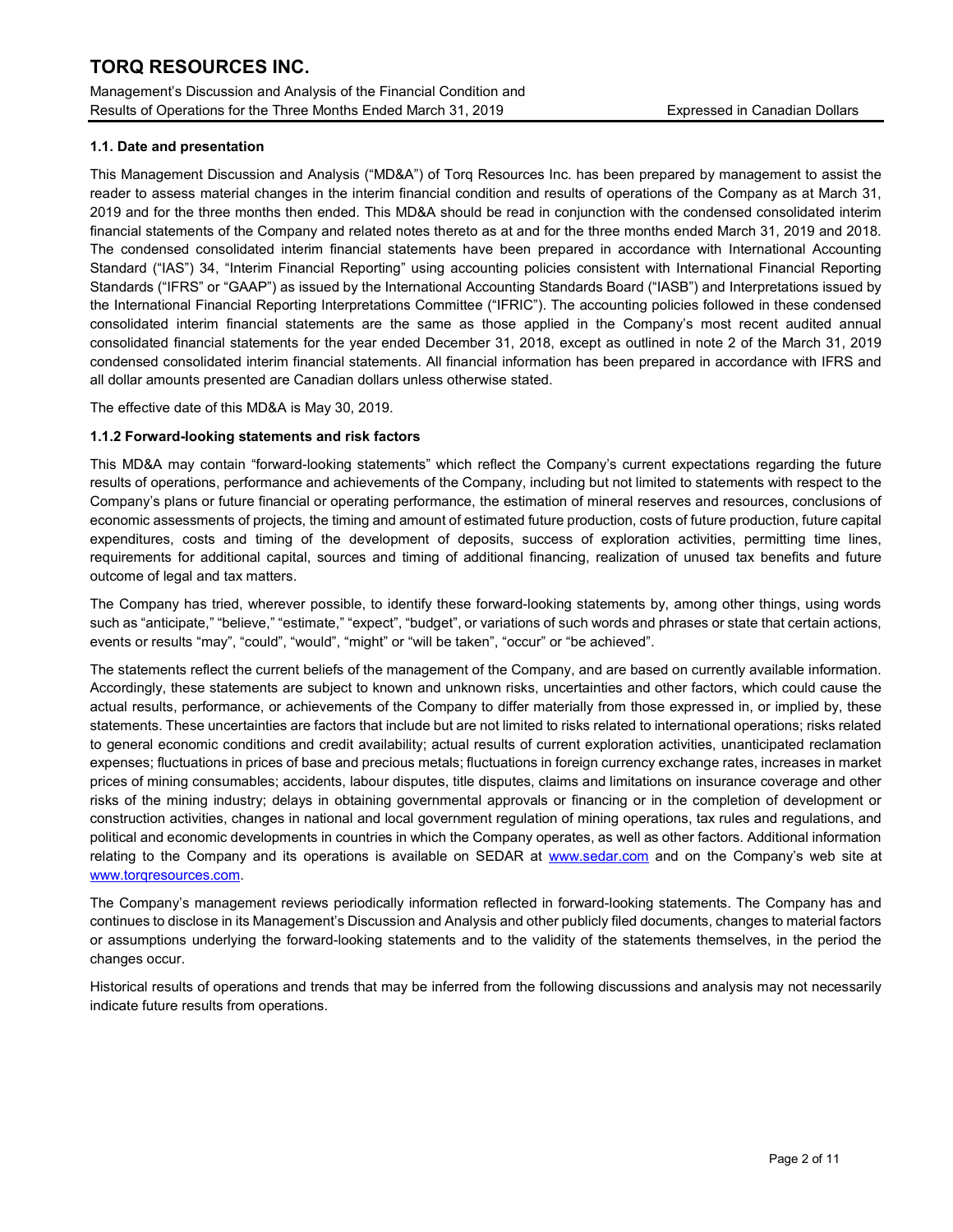Management's Discussion and Analysis of the Financial Condition and Results of Operations for the Three Months Ended March 31, 2019 Expressed in Canadian Dollars

## 1.2 Overall performance

## 1.2.1 Description of business

Torq is a junior exploration company focused on the acquisition, exploration and development of mineral resource properties. The Company is incorporated under the Business Corporations Act (British Columbia) and is a reporting issuer in British Columbia, Alberta and Ontario. The Company is listed on the TSX Venture Exchange (the "Exchange") as a Tier 2 mining issuer, and its shares trade under the symbol TORQ.V. On September 18, 2017, the Company commenced trading on the OTCQX under the US symbol TRBMF.

As at the date of this MD&A, the corporate organizational structure of Torq is as follows:

| <b>Subsidiary</b>                | <b>Place of</b> | <b>Beneficial</b> |
|----------------------------------|-----------------|-------------------|
|                                  | incorporation   | <b>Interest</b>   |
| Stratton Resources (Canada) Ltd. | BC, Canada      | 100%              |
| Torg USA Inc.                    | Nevada, USA     | 100%              |
| Gecon OOD                        | Bulgaria        | 100%              |

During the three months ended March 31, 2019 the Company elected to abandon its remaining mineral property interest, the Speedway Gold Project, after dropping its other mineral property interests in Q4 2018, as they did not meet the Company's criteria for further exploration. The Company no longer holds an interest in a Tier 2 Property ("Qualifying Property"), as defined by the rules of the Exchange, while it continues to actively pursue other mineral property opportunities.

Having made the decision to drop its previously held mineral projects, the Company has now completed all obligations related to keeping those projects in good standing as of March 31, 2019. Furthermore by the Company having orderly wound down all other exploration and evaluation activities, it has fully shifted its focus toward project investigation activities and its goal of identifying and acquiring undervalued advanced stage exploration projects in order to maximize shareholder value. Several opportunities are currently under review and the Company believes that with \$11.9 million in cash on hand, limited on-going obligations and a highly experienced management and technical team, it is in a good position to move forward upon finding the right mineral property opportunity.

# Other Corporate Matters

Effective April 1, 2019, Mr. Peter Rees resigned as Chief Financial Officer to pursue a new opportunity, upon which the Company has appointed Ms. Stacy Rowa as Chief Financial Officer. Ms. Rowa is a Canadian CPA, CA who has worked with Canadian and US publicly listed resource companies for the past 10 years, including serving as the Company's Corporate Controller since 2016.

# 1.2.2 Project investigation costs

The Company is continually reviewing and evaluating new projects globally on its path to establishing a tier-one mineral portfolio. The table below shows the nature of the project investigation costs incurred during the three months ended March 31, 2019 and 2018 and includes all costs incurred within Bulgaria and other project investigation activities in the United States, Canada, Europe, Mexico and South America.

|                                             | Three months ended March 31, |            |  |
|---------------------------------------------|------------------------------|------------|--|
|                                             | 2019                         | 2018       |  |
| Assays                                      | 1,564<br>S                   | 1,948<br>J |  |
| Equipment, vehicles rent and field supplies | 5,863                        | 146        |  |
| Geological consulting, salaries and wages   | 93.568                       | 94,126     |  |
| Project support costs                       | 6.571                        | 5,352      |  |
| Share-based compensation                    | 16.158                       | 113,933    |  |
| Travel, meals, accommodation                | 5,942                        | 21,675     |  |
|                                             | \$129.666                    | 237.180    |  |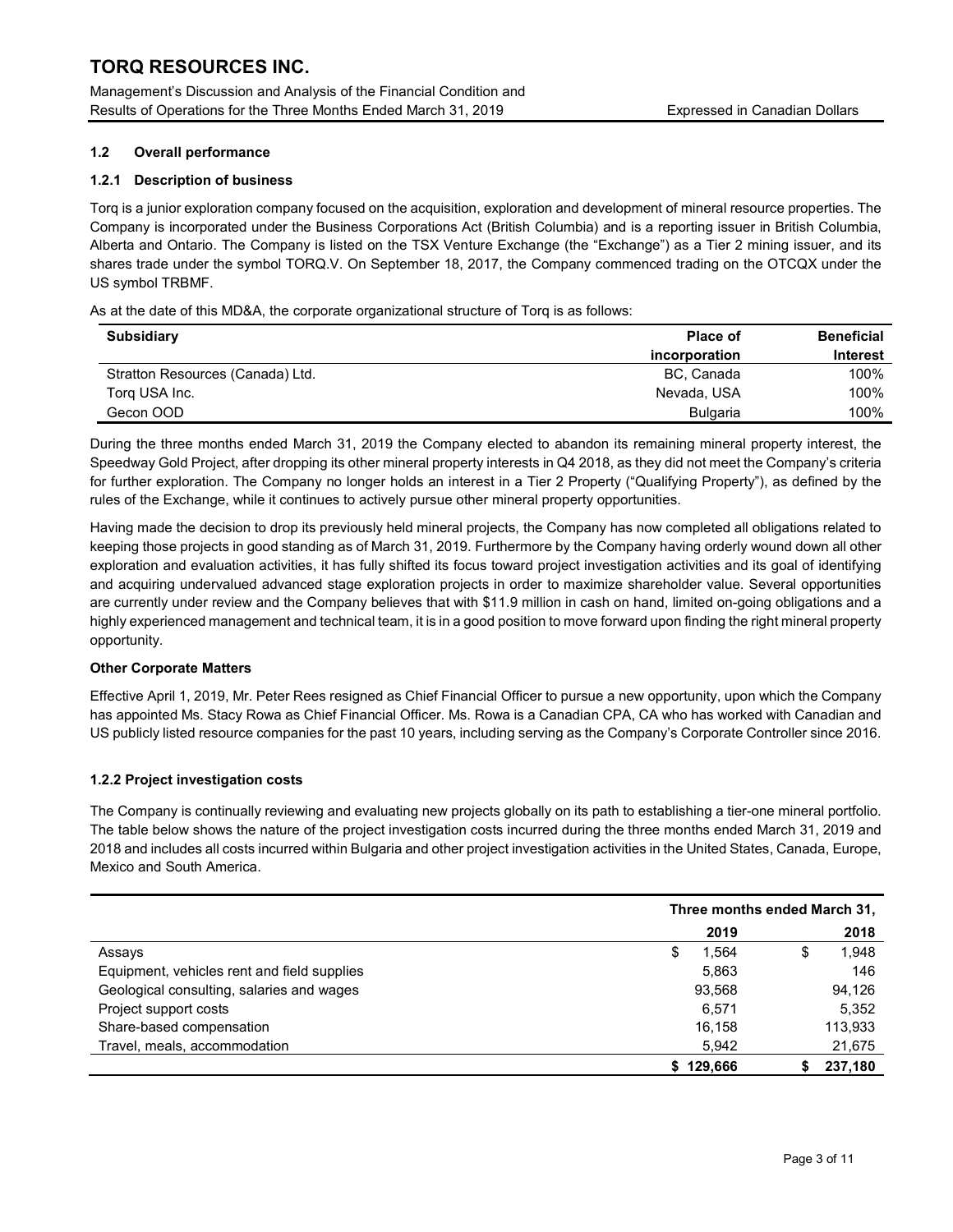Management's Discussion and Analysis of the Financial Condition and Results of Operations for the Three Months Ended March 31, 2019 Expressed in Canadian Dollars

### 1.2.3 Mineral property interests

### Utah USA Exploration Projects

### Speedway

Effective March 15, 2018, the Company acquired the Speedway gold project from Geological Services Inc., which is located in northwestern Utah, USA approximately 7 km from the Nevada state border, and about 50 km from Newmont's Long Canyon mine. The Speedway property, which is held through a mineral lease agreement, consists of approximately 1,080 hectares of prospective terrain which hosts a large gold-in-bedrock anomaly.

Under the terms of the Speedway Agreement (the "Lease Agreement"), the Company paid US\$25,000 upon signing and would have been required to pay steadily escalating annual lease payments as well as the underlying claim fees. There was no required work commitment and the Lease Agreement could be terminated at any time. The Lease Agreement could be bought-out at any time for US\$1,000,000 subject to a buyable 2% royalty to the underlying owner.

On January 24, 2019 the Company provided notice to Geological Services Inc. terminating the Speedway Agreement and as a result, recorded an impairment of \$84,134 against the value of the mineral properties as at December 31, 2018. During Q1 2019 the Company incurred nominal costs to ensure that the properties were left in good standing and that the Company has no further obligations related to this property.

### West Mercur

On May 8, 2018, the Company entered a share exchange agreement with RVX and its three principal shareholders (the "Mercur Agreement") to acquire a 100% interest in RVX and the West Mercur gold project. The project consists of approximately 4,000 hectares of mineral rights in western Utah, USA and is located about 60 km southwest of Salt Lake City, 5 km west of the historic Mercur gold mine, and 20 km southwest from Bingham Canyon - one of the top producing copper and gold mines in the world.

Under the terms of the Mercur Agreement, to acquire RVX, the Company could pay US\$2.4 million in a combination of cash and common shares to RVX's shareholders, at any time within a two-year period. Prior to the date of execution, the Company had advanced a total of \$398,074 of interim funding that was used to cover a shortfall in RVX's working capital.

On October 1, 2018, the Company provided notice to RVX that it would be terminating the Mercur Agreement effective November 30, 2018. As a result, the Company recorded an impairment loss of \$490,575 against the value of the mineral properties as at September 30, 2018 and deconsolidated RVX as of November 30, 2018. At the time of deconsolidation, the full amount that had been advanced to RVX under the Mercur Agreement of \$806,119 was recognized as a loan in accordance with the terms of the Mercur Agreement and recorded at its fair value of \$nil as at November 30, 2018, as it is not expected to be recoverable. There has been no change during the three months ended March 31, 2019 and the RVX loan fair value remains at \$nil.

### Newfoundland projects

On October 28, 2016, the Company entered into an option agreement with Wildwood Exploration Inc. to acquire the rights to approximately 119,000 hectares in Newfoundland, Canada (the " Wildwood Option"). Effective October 19, 2018, the Company terminated the Wildwood Option due to insufficient exploration results to warrant further activities and elected not to proceed with further exploration at its mineral properties in Newfoundland. As at December 31, 2018, the Company wrote off acquisition costs totalling \$584,344 that had been previously capitalized in relation to these mineral properties.

During Q1 2019 the Company completed all further activities to keep the properties in good standing as required under the Wildwood Option. During the period the Company worked towards securing a Government of Newfoundland and Labrador grant in relation to the work that was completed during 2018 and an amount of \$20,308 was received prior to the date of this MD&A.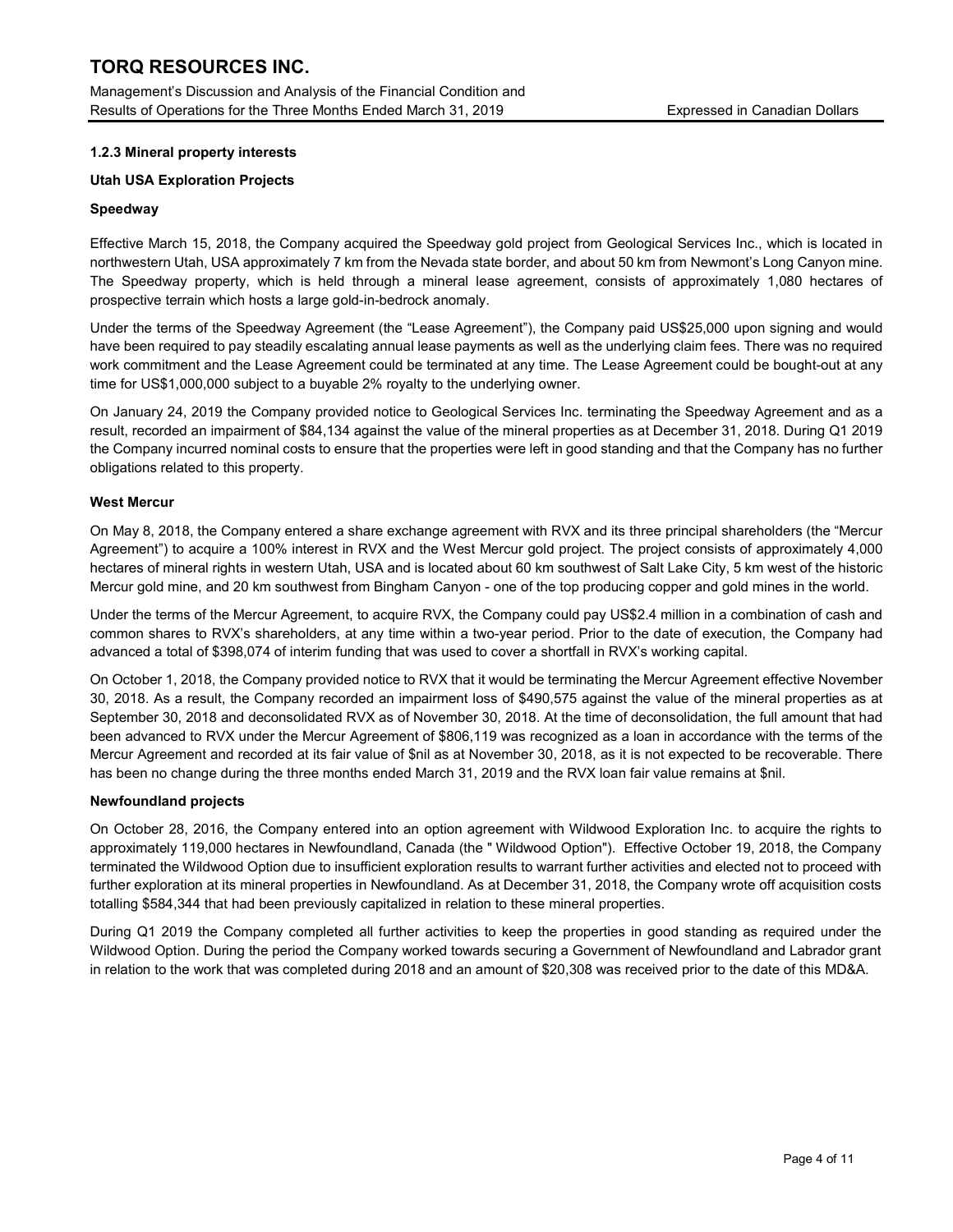Management's Discussion and Analysis of the Financial Condition and Results of Operations for the Three Months Ended March 31, 2019 **Expressed in Canadian Dollars** 

# 1.2.3 Mineral property interests (continued)

#### Summary of Project Costs

During the three months ended March 31, 2019, the Company did not incur any mineral property acquisition costs. During the year ended December 31, 2018 an impairment loss of \$1,159,083 was recorded against its mineral properties and as such the Company no longer has any costs related to mineral property interests on its statement of financial position as at March 31, 2019.

|                                                    | <b>Newfoundland</b> | Utah       | Total         |
|----------------------------------------------------|---------------------|------------|---------------|
| <b>Acquisition costs</b>                           |                     |            |               |
| Balance as at December 31, 2017                    | 534.344<br>S.       | S          | \$ 534.344    |
| Direct acquisition costs                           | 50.000              | 558.830    | 608,830       |
| Other acquisition costs                            |                     | 16.164     | 16.164        |
| Impairment of mineral properties                   | (584, 344)          | (574, 739) | (1, 159, 083) |
| Currency translation adjustment                    |                     | (255)      | (255)         |
| Balance as at December 31, 2018 and March 31, 2019 |                     |            |               |

The Company recorded an exploration and evaluation cost recovery of \$4,914 for the three months ended March 31, 2019 as outlined below. As discussed in section 1.2.3, while the Company has abandoned its portfolio of mineral properties and ceased work on these properties as of March 31, 2019. There was some work completed during Q1 2019 to keep the properties in good standing, the costs of which were entirely offset by a grant awarded to the Company by the Government of Newfoundland and Labrador during the period.

|                                                               | <b>Newfoundland</b> | Utah                     | Total           |
|---------------------------------------------------------------|---------------------|--------------------------|-----------------|
| Aircraft and travel                                           | 1.164<br>S          | \$<br>$\,$               | 1,164           |
| Assays                                                        | 5,009               |                          | 5,009           |
| Project support cost                                          | 4,312               | $\overline{\phantom{0}}$ | 4,312           |
| Wages and consultants                                         | 4.581               | 328                      | 4,909           |
| Total exploration and evaluation cost for period              | 15.066              | 328                      | 15,394          |
| Government grant received                                     | (20, 308)           |                          | (20, 308)       |
| Net (recovery) cost for the three months ended March 31, 2019 | (5,242)<br>S        | 328<br>\$                | (4, 914)<br>\$. |

### 1.3 Selected annual information

The following represents selected information of the Company for the three most recently completed financial years:

|                                       | 2018              | 2017              | 2016              |
|---------------------------------------|-------------------|-------------------|-------------------|
|                                       |                   | (Restated)        | (Restated)        |
| Loss for the year                     | \$<br>(4,873,557) | (4,439,520)<br>\$ | (1,049,551)<br>\$ |
| Total comprehensive loss for the year | (4,873,033)       | (4,442,809)       | (1,050,575)       |
| Basic and diluted loss per share      | (0.06)            | (0.06)            | (0.02)            |
| Working capital                       | 12,440,541        | 15,654,448        | 5,553,663         |
| Total assets                          | 12,669,876        | 16,390,511        | 6,403,516         |
| Total long-term liabilities           | 68.210            | 151.049           | 218,472           |
| Shareholders' equity                  | (12,372,331)      | (16,037,743)      | (5,551,371)       |
| Cash dividends per share              |                   |                   |                   |

The Company generated no revenues from operations during the fiscal years ended December 31, 2018, 2017 and 2016, other than interest income of \$280,861, \$146,577 and \$10,872 respectively.

Due to a voluntary change in accounting policy, as disclosed in note 4 of the Company's audited consolidated annual financial statements for the year ended December 31, 2018, the Company has restated certain 2017 and 2016 amounts for comparative purposes.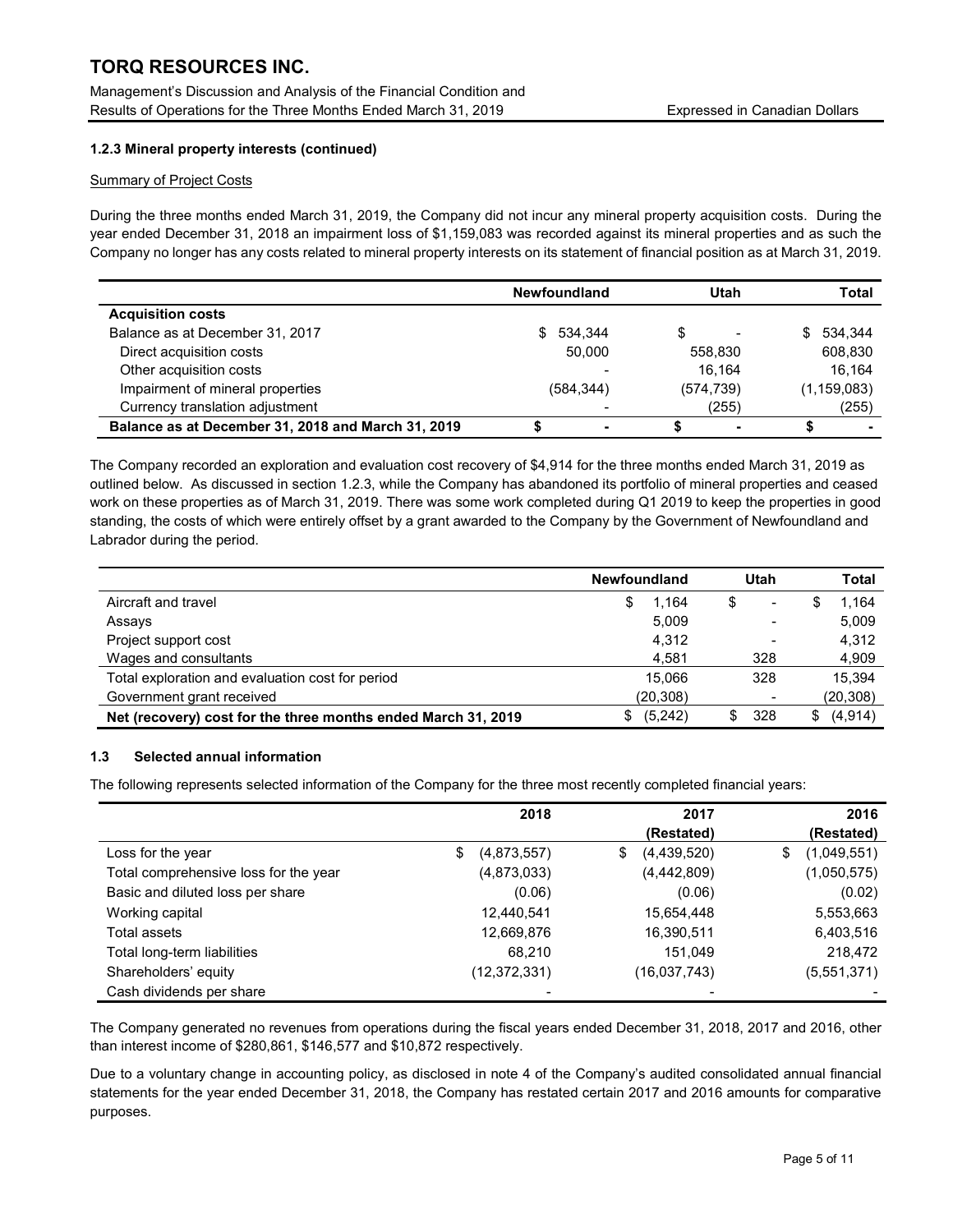Management's Discussion and Analysis of the Financial Condition and Results of Operations for the Three Months Ended March 31, 2019 Expressed in Canadian Dollars

## 1.4 Results of operations

#### Three months ended March 31, 2019 and 2018 (Q1 2019 vs Q1 2018)

Loss for the three months ended March 31, 2019 was \$477,659 or \$0.01 loss per share compared to a loss of \$826,914 or \$0.01 loss per share for the three months ended March 31, 2018.

Significant variances are discussed as follows:

- For the three months ended March 31, 2019, the Company recorded an exploration and evaluation cost recovery of \$4,914 compared to exploration and evaluation costs of \$128,004 incurred for the same quarter in the prior year. After making the decision to abandon the Company's final mineral property interest in Q1 2019, only minimal costs were incurred in the current quarter to keep the Newfoundland and Speedway claims in good standing. These costs were more than offset by a grant of \$20,308 that the Company was awarded by the Government of Newfoundland and Labrador in relation to work done in 2018. In comparison, exploration and evaluation costs reported in Q1 2018 were higher as they included costs incurred on assays, wages and share-based compensation related to the Newfoundland projects and were only partially offset by a grant from the Government of Newfoundland and Labrador.
- For the three months ended March 31, 2019, the Company recorded \$238,088 in fees, salaries and other employee benefits which included share-based compensation expense of \$34,081. Fees, salaries and other employee benefits recorded for Q1 2018 was \$442,050 which included share-based compensation expense of \$309,036. The decrease in share-based compensation in Q1 2019, which drove the overall cost decrease compared to Q1 2018, was partially offset by an increase in fees and salaries as the Company started paying directors fees and added two additional executives to its team in Q2 2018.
- Total project investigation costs for the three months ended March 31, 2019 were \$129,666 compared to \$237,180 in the comparative period. Actual expenditures incurred during the two comparable periods did not differ substantially as the main difference in costs was driven by share-based compensation expense which for Q1 2018 was \$113,933 compared to only \$16,158 in Q1 2019.

#### Subsequent events

None.

### Plans for 2019

The Company continues to evaluate numerous top tier mineral prospects for acquisition and maintains strict and accretive geological requirements in its search for new properties. As described above, the Company only recently made the decision, due to the limitation in scale and prospectivity of the projects, to discontinue further exploration activities on the properties that were under evaluation during 2018. The Company has now redirected its resources entirely to the identification and acquisition of projects that the Company believes will deliver the highest shareholder value in the context of the current opportunistic market, with a view to pursue high impact opportunities globally.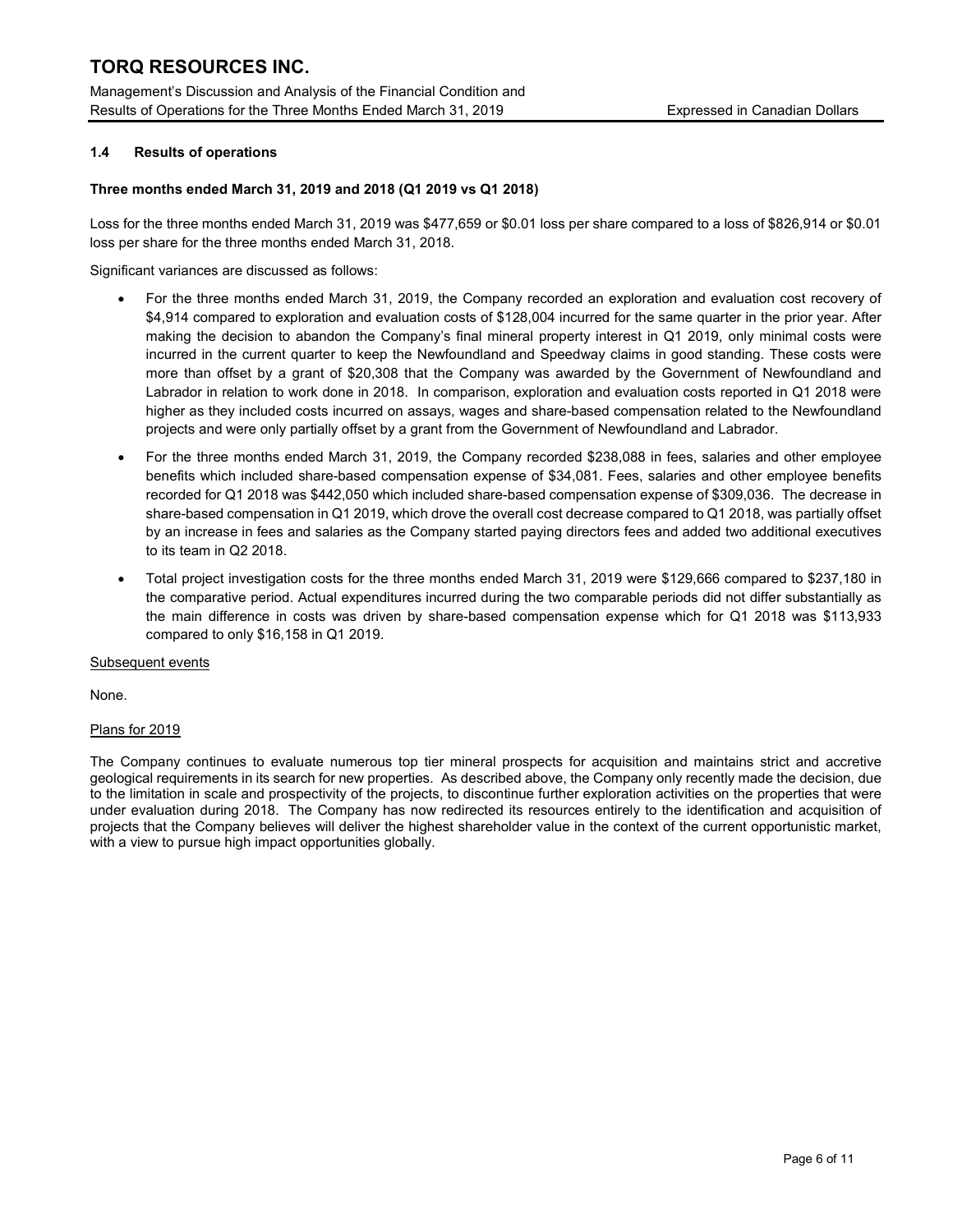Management's Discussion and Analysis of the Financial Condition and Results of Operations for the Three Months Ended March 31, 2019 Expressed in Canadian Dollars

## 1.5 Summary of quarterly results

The Company is a mineral exploration company and currently has no producing properties or operating income. The Company holds all of its cash on hand with financial institutions and earns interest the cash balances it has available to fund its acquisition and exploration activities and administrative expenses. A summary of quarterly results is shown below:

| Quarter ended                   | Interest and<br>other income | Loss      | Total<br>Comprehensive loss | Loss per share |
|---------------------------------|------------------------------|-----------|-----------------------------|----------------|
|                                 | \$                           | \$        | \$                          | \$             |
| March 31, 2019                  | 64.824                       | 477.659   | 477.977                     | 0.01           |
| December 31, 2018               | 87,735                       | 562,361   | 558,820                     | 0.01           |
| September 30, 2018              | 62.834                       | 2,325,021 | 2,331,529                   | 0.03           |
| June 30, 2018                   | 70.306                       | 1,123,261 | 1,120,506                   | 0.01           |
| March 31, 2018                  | 59.986                       | 862.914   | 862.178                     | 0.01           |
| December 31, 2017 <sup>1</sup>  | 56,922                       | 1,606,957 | 1,604,358                   | 0.02           |
| September 30, 2017 <sup>1</sup> | 46.020                       | 1,803,787 | 1,803,787                   | 0.02           |
| June 30, 2017 <sup>1</sup>      | 27,823                       | 661,746   | 665,483                     | 0.01           |

1 Certain figures have been restated for the change in accounting policy as disclosed in note 4 of the Company's audited annual financial statements for the year ended December 31, 2018.

The summary of quarterly results for the last eight quarters does not reflect any particular trend in the net loss and comprehensive loss for each period which has ranged from \$477,659, in the current quarter, to \$2,325,021 in Q3 2018. The variation in the net loss from period to period is related to the timing of various events such as: the initial option grant to employees and consultants in Q3 2017; the execution of its Newfoundland exploration programs in Q3 and Q4 2017; the acquisition of the Speedway gold project and the West Mercur gold project, in Q1 and Q2 2018, respectively; and the recognition of impairment losses against its Newfoundland and West Mercur mineral properties in Q3 2018 and then against its Speedway project in Q4 2018. The current quarter's relatively lower loss is reflective of the decrease in activity now that the Company has returned its focus to project investigation.

# 1.6/1.7 Liquidity and capital resources

As at March 31, 2019, the Company had cash and cash equivalents of \$11,943,303 and working capital of \$11,944,593 compared to cash and cash equivalents of \$12,437,975 and working capital of \$12,372,331 as at December 31, 2018. The cash balance of \$11,943,303 as at March 31, 2019 is sufficient to meet the cash requirements for the Company's operating expenses as well as continue with its project investigation activities. The Company does not foresee the requirement to raise additional capital in the next twelve months but may do so if the Company's operations materially change.

### Common share issuances

On February 27, 2017, the Company closed a private placement for gross proceeds of \$13,195,000 (the "February 2017 Placement") pursuant to which the Company issued an aggregate of 20,300,000 common shares at a price of \$0.65 per common share. Share issue costs related to the February 2017 Private Placement, which included commissions and professional and regulatory fees, totalled \$447,036.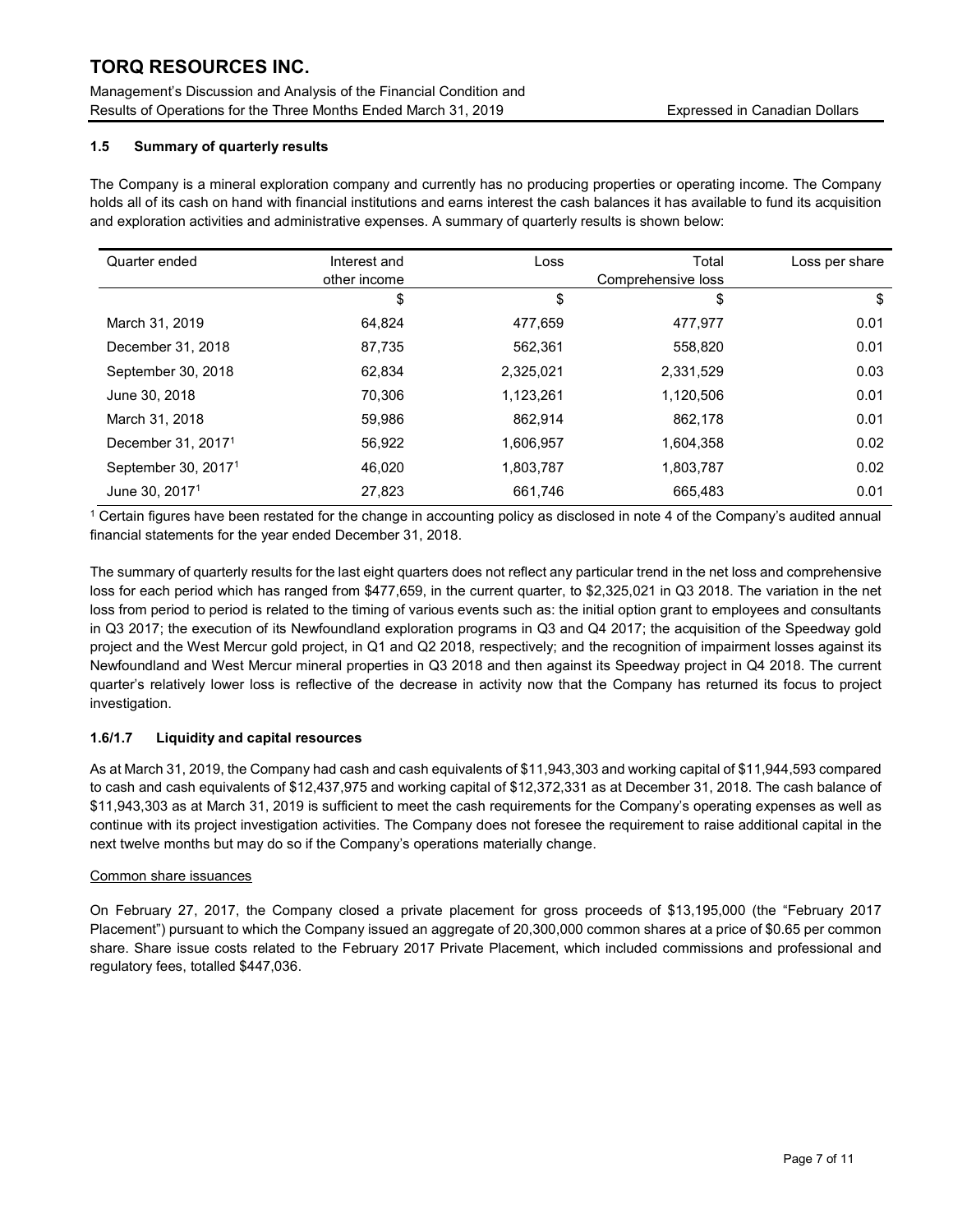Management's Discussion and Analysis of the Financial Condition and Results of Operations for the Three Months Ended March 31, 2019 **Expressed in Canadian Dollars** 

# 1.6/1.7 Liquidity and capital resources (continued)

| Intended Use of Proceeds of<br>February 2017 Private Placement                                                                             |              | <b>Actual Use of Proceeds to</b><br>March 31, 2019                                                                                                                                                                               |               | (Over)/under<br>expenditure |  |
|--------------------------------------------------------------------------------------------------------------------------------------------|--------------|----------------------------------------------------------------------------------------------------------------------------------------------------------------------------------------------------------------------------------|---------------|-----------------------------|--|
| <b>Offering Expenses</b>                                                                                                                   | \$447.036    | <b>Offering Expenses</b>                                                                                                                                                                                                         | \$<br>447.036 |                             |  |
| Project<br>Acquisition<br>and<br>exploration                                                                                               |              | Acquisition of Newfoundland<br>project and exploration                                                                                                                                                                           |               |                             |  |
|                                                                                                                                            | \$10,747,964 | Other project investigation<br>costs                                                                                                                                                                                             |               | \$10,747,964                |  |
| Administration and general<br>working capital                                                                                              | \$2,000,000  | Administration and general<br>working capital                                                                                                                                                                                    | \$<br>804.661 | \$1,195,339                 |  |
| Total                                                                                                                                      | \$13.195.000 | Total                                                                                                                                                                                                                            | \$1,251,697   | \$11.943.303                |  |
| Explanation of variances and the impact of variances on<br>the ability of the Company to achieve its business<br>objectives and milestones |              | Up until March 31, 2019, the Company's expenditures were primarily from<br>existing treasury including the proceeds from the August 2016 Placement,<br>other than \$804,661 to cover administration and working capital changes. |               |                             |  |

On August 30, 2016, the Company closed a private placement for gross proceeds of \$7,000,000 (the "August 2016 Placement") pursuant to which the Company issued an aggregate of 20,000,000 common shares at a price of \$0.35 per common share. Share issue costs related to the Private Placement, which included professional and regulatory fees, totalled \$43,612.

| Intended Use of Proceeds of<br><b>August 2016 Private Placement</b>                                                                        |                                                                                                                                    | <b>Actual Use of Proceeds</b><br>to March 31, 2019                                                                                                                                                                                                                      | (Over)/under<br><b>Expenditure</b> |             |  |
|--------------------------------------------------------------------------------------------------------------------------------------------|------------------------------------------------------------------------------------------------------------------------------------|-------------------------------------------------------------------------------------------------------------------------------------------------------------------------------------------------------------------------------------------------------------------------|------------------------------------|-------------|--|
| <b>Offering Expenses</b>                                                                                                                   | \$43,612                                                                                                                           | <b>Offering Expenses</b>                                                                                                                                                                                                                                                | \$43,612                           |             |  |
| Acquisition<br>Project<br>and<br>exploration                                                                                               |                                                                                                                                    | Acquisition of Newfoundland<br>project and exploration                                                                                                                                                                                                                  | \$2,100,320                        |             |  |
|                                                                                                                                            | Other project acquisition,<br>\$4,956,388<br>exploration and investigation<br>costs (including Gecon,<br>Speedway and West Mercur) |                                                                                                                                                                                                                                                                         | \$2,652,058                        | \$204,010   |  |
| Administration and general<br>working capital                                                                                              | \$2,000,000                                                                                                                        | Administration and general<br>working capital                                                                                                                                                                                                                           | \$2.204.010                        | (\$204,010) |  |
| Total                                                                                                                                      | \$7,000,000                                                                                                                        | Total                                                                                                                                                                                                                                                                   | \$7,000,000                        |             |  |
| Explanation of variances and the impact of variances on<br>the ability of the Company to achieve its business<br>objectives and milestones |                                                                                                                                    | The Company has fully expended the funds raised through the placement. Up<br>until March 31, 2019 other project costs include mineral property acquisition,<br>exploration and investigation costs related to Speedway, West Mercur and<br>project investigation costs. |                                    |             |  |

# 1.8 Off-balance sheet arrangements

The Company has not engaged in any off-balance-sheet arrangements such as obligations under guarantee contracts, a retained or contingent interest in assets transferred to an unconsolidated entity, any obligation under derivative instruments or any obligation under a material variable interest in an unconsolidated entity that provides financing, liquidity, market risk or credit risk support to the Company or engages in leasing, hedging or research and development services with the Company.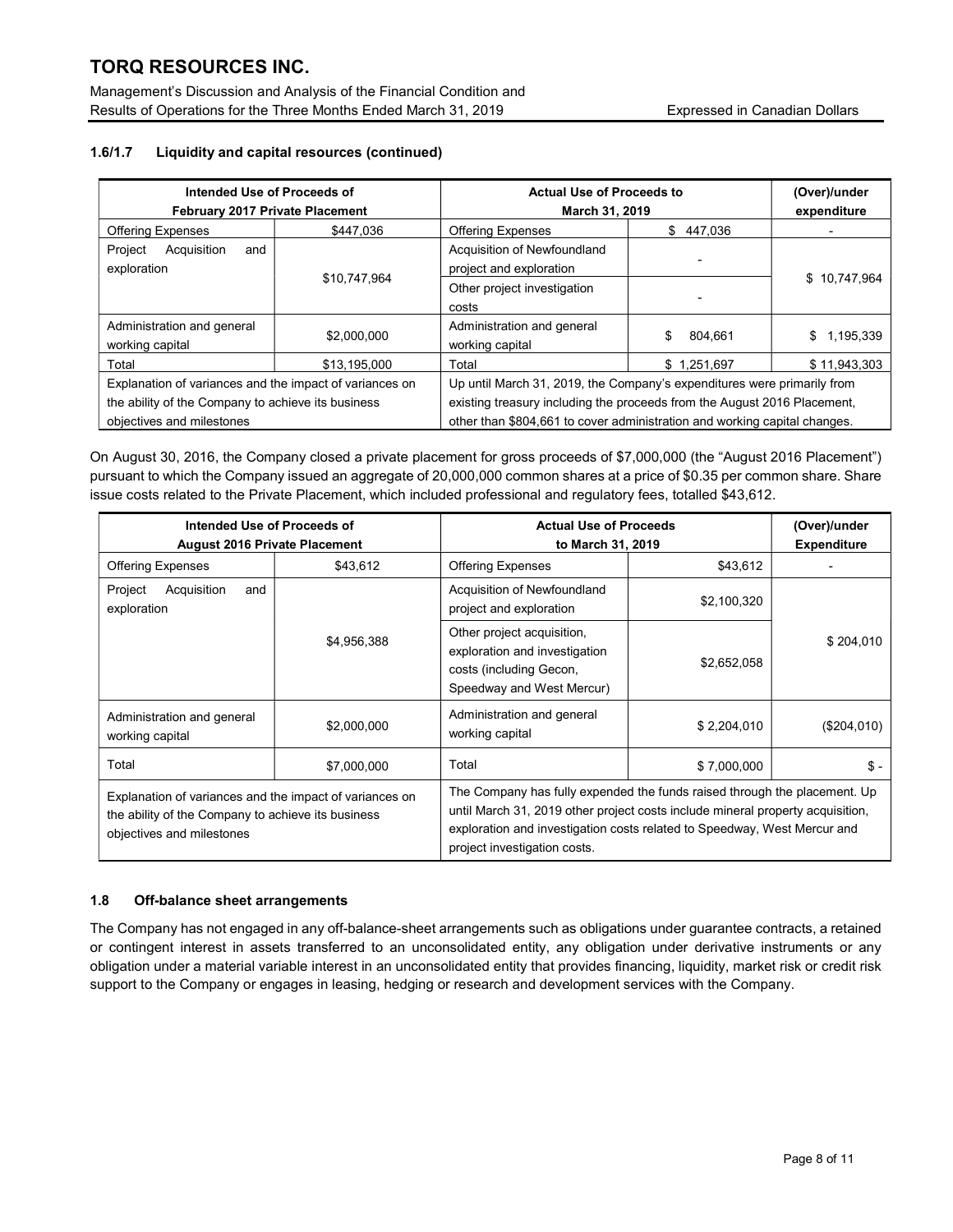Management's Discussion and Analysis of the Financial Condition and Results of Operations for the Three Months Ended March 31, 2019 Expressed in Canadian Dollars

# 1.9 Related party transactions

All transactions with related parties have occurred in the normal course of operations. All amounts payable and receivable are unsecured, non-interest bearing and have no specific terms of settlement, unless otherwise noted.

|                                                           | Three months ended March 31, |               |  |
|-----------------------------------------------------------|------------------------------|---------------|--|
|                                                           | 2019                         | 2018          |  |
| Universal Mineral Services Ltd. <sup>1</sup>              |                              |               |  |
| Included in the statement of loss and comprehensive loss: |                              |               |  |
| Exploration and evaluation costs                          |                              |               |  |
| Newfoundland                                              | \$<br>4,581                  | \$            |  |
| Utah                                                      | 328                          | 4,766         |  |
| Fees, salaries and other employee benefits                | 77,367                       | 79,395        |  |
| Investor relations and marketing                          | 29,862                       | 221           |  |
| Office, rent and administration                           | 48,212                       | 21,090        |  |
| Project investigation costs                               | 77.118                       | 6,035         |  |
| Total transactions for the periods                        | 237,468<br>S.                | 111.507<br>S. |  |

1) Universal Mineral Services Ltd., ("UMS") is a private company with certain directors and officers in common. Pursuant to an agreement dated December 30, 2015, UMS provides geological, financial and transactional advisory services as well as administrative services to the Company on an ongoing, cost recovery basis. Having these services available through UMS allows the Company to maintain a more efficient and cost-effective corporate overhead structure by hiring fewer full-time employees and engaging outside professional advisory firms less frequently.

As at March 31, 2019, the Company's accounts payable and accrued liabilities include an amount owing to UMS of \$108,904 (December 31, 2018 - \$178,941). In addition, the Company has \$150,000 on deposit with UMS, recognized within prepaid expenses and deposits, as at March 31, 2019 (December 31, 2018 - \$150,000).

#### Key management compensation

In addition to the transactions disclosed above, the Company provided the following compensation to key management members, being its three executives and three directors:

|                                                | Three months ended March 31, |         |  |         |
|------------------------------------------------|------------------------------|---------|--|---------|
|                                                |                              | 2019    |  | 2018    |
| Short-term benefits provided to executives     | S.                           | 104,640 |  | 63,795  |
| Directors fees paid to non-executive directors |                              | 7,793   |  |         |
| Share-based compensation                       |                              | 20.241  |  | 236,575 |
|                                                | S.                           | 132,674 |  | 300,370 |

## 1.10 Proposed transactions

None

### 1.11 Critical accounting estimates

This section is not required as the Company is a Venture Issuer, as the term is defined in National Instrument 51-102 Continuous Disclosure Obligations.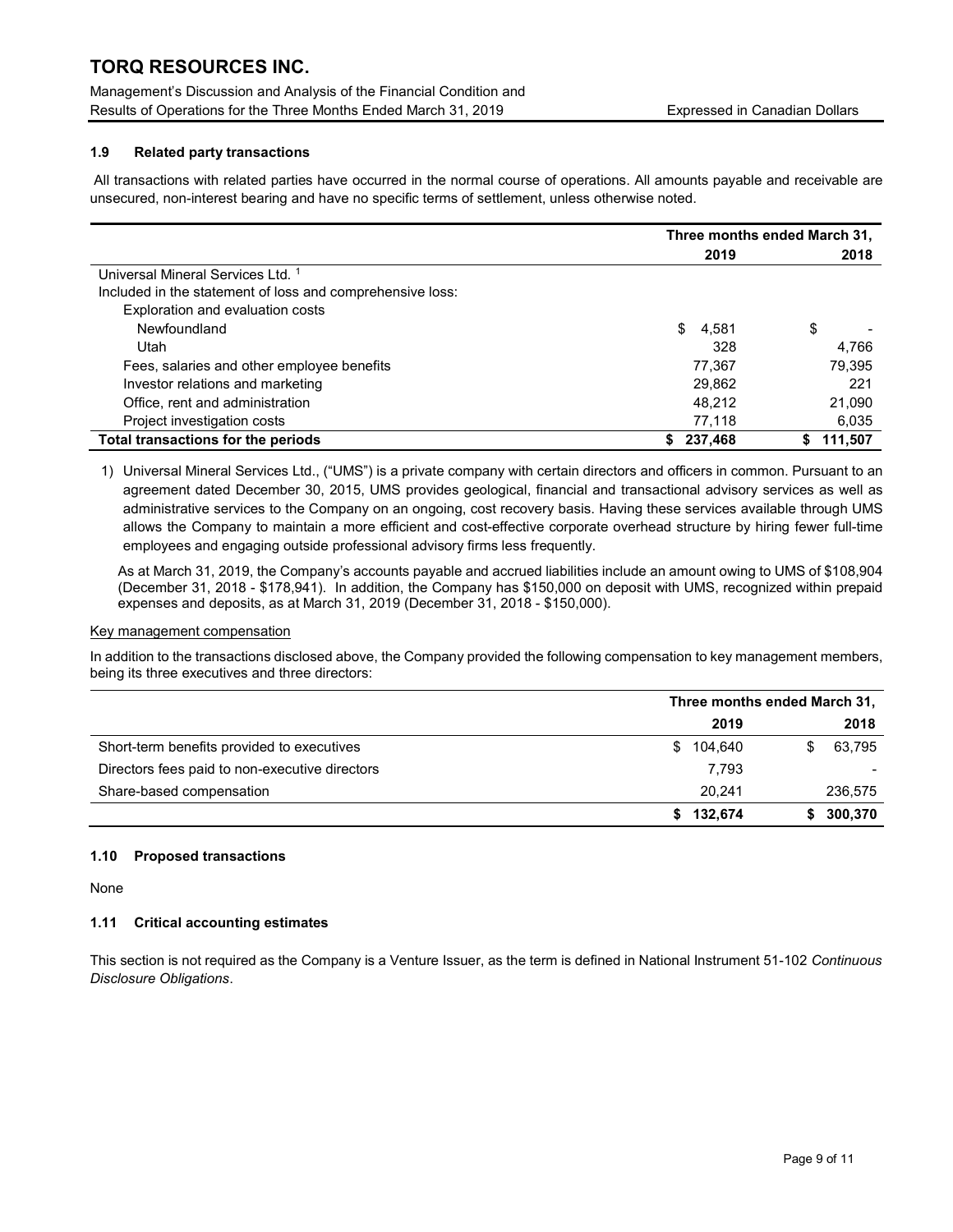Management's Discussion and Analysis of the Financial Condition and Results of Operations for the Three Months Ended March 31, 2019 Expressed in Canadian Dollars

## 1.12 Changes in accounting policies

The Company has adopted the following new accounting standards and policies effective January 1, 2019:

### Leases

In January 2016, the IASB published a new accounting standard, IFRS 16 - Leases ("IFRS 16") which supersedes IAS 17 - Leases. IFRS 16 applies a control model to the identification of leases, distinguishing between a lease and a service contract on the basis of whether the customer controls the asset. Control is considered to exist if the customer has the right to obtain substantially all of the economic benefits from the use of an identified asset and the right to direct the use of that asset during the term of the lease. For those assets determined to meet the definition of a lease, IFRS 16 introduces significant changes to the accounting by lessees, introducing a single, on balance sheet accounting model that is similar to the current finance lease accounting, with limited exceptions for short-term leases or leases of low value assets.

The Company has made the following elections under IFRS 16:

- to apply the available exemptions as permitted by IFRS 16 to recognize a lease expense on a straight-line basis for short term leases (lease term of 12 months or less) and low value assets; and
- to apply the practical expedient whereby leases whose term ends within 12 months of the date of initial application would be accounted for in the same way as short-term leases.

The adoption of IFRS 16 did not have a material impact on the Company's financial statements as the Company does not currently have any contracts in place that would fall within the scope of IFRS 16.

### 1.13 Financial instruments and other instruments

As at March 31, 2019 the Company's financial instruments consist of cash, amounts receivable, the RVX loan, accounts payable and accrued liabilities and the Gecon financial liability. The fair values of these financial assets and liabilities, with the exception of the RVX loan and the Gecon liability which are measured at fair value, approximate their carrying values due to their short-term maturity.

As at March 31, 2019, the financial instruments measured at fair value included the RVX loan and the Gecon financial liability which are classified under level 3 of the fair value hierarchy. The RVX loan was measured at its fair value of \$nil on initial recognition at November 30, 2018 and subsequently at March 31, 2019. The Gecon financial liability was remeasured at March 31, 2019 to \$66,815 (December 31, 2018 - \$68,210) with the change in fair value of \$1,395 since December 31, 2018 recognized in the statement of loss and comprehensive loss.

The Company's financial instruments are exposed to certain financial statement risks including credit risk, liquidity risk and market risks, which include foreign currency risk and interest rate risk. Details of the primary risks to which the Company is exposed at March 31, 2019 are laid out in the notes to the Company's March 31, 2019 condensed consolidated interim financial statements.

### Gecon

Effective November 16, 2016, pursuant to an investment agreement, the Company acquired a beneficial interest in 100% of the capital of a Bulgarian shell company, Gecon OOD ("Gecon"), for the purposes of establishing mineral exploration operations in the country. Pursuant to the investment agreement between the Company and Gecon's former shareholder, the Company would be required to pay a minimum of USD 50,000 and a maximum of USD 200,000 at any time within a 3-year period of signing the investment agreement in exchange for its beneficial interest in Gecon.

In January 2019 the Company made the decision not to further pursue its operations in Bulgaria and to return Gecon to its former shareholder. The Company is continuing to work with the former shareholder to finalize the details of the share purchase agreement but anticipates that its funding of Gecon's activities through March 31, 2019 will satisfy its obligations to Gecon, with the exception of the settlement of the financial liability. As at March 31, 2019, the Company has reclassified the Gecon financial liability as current and recognized it at its fair value of \$66,815 (December 31, 2018 - \$68,210) which is based on the minimum payment of US\$50,000 as required under the investment agreement.

For the three months ended March 31, 2019, a fair value gain of \$1,395 was recorded in the consolidated statement of loss and comprehensive loss for the period.